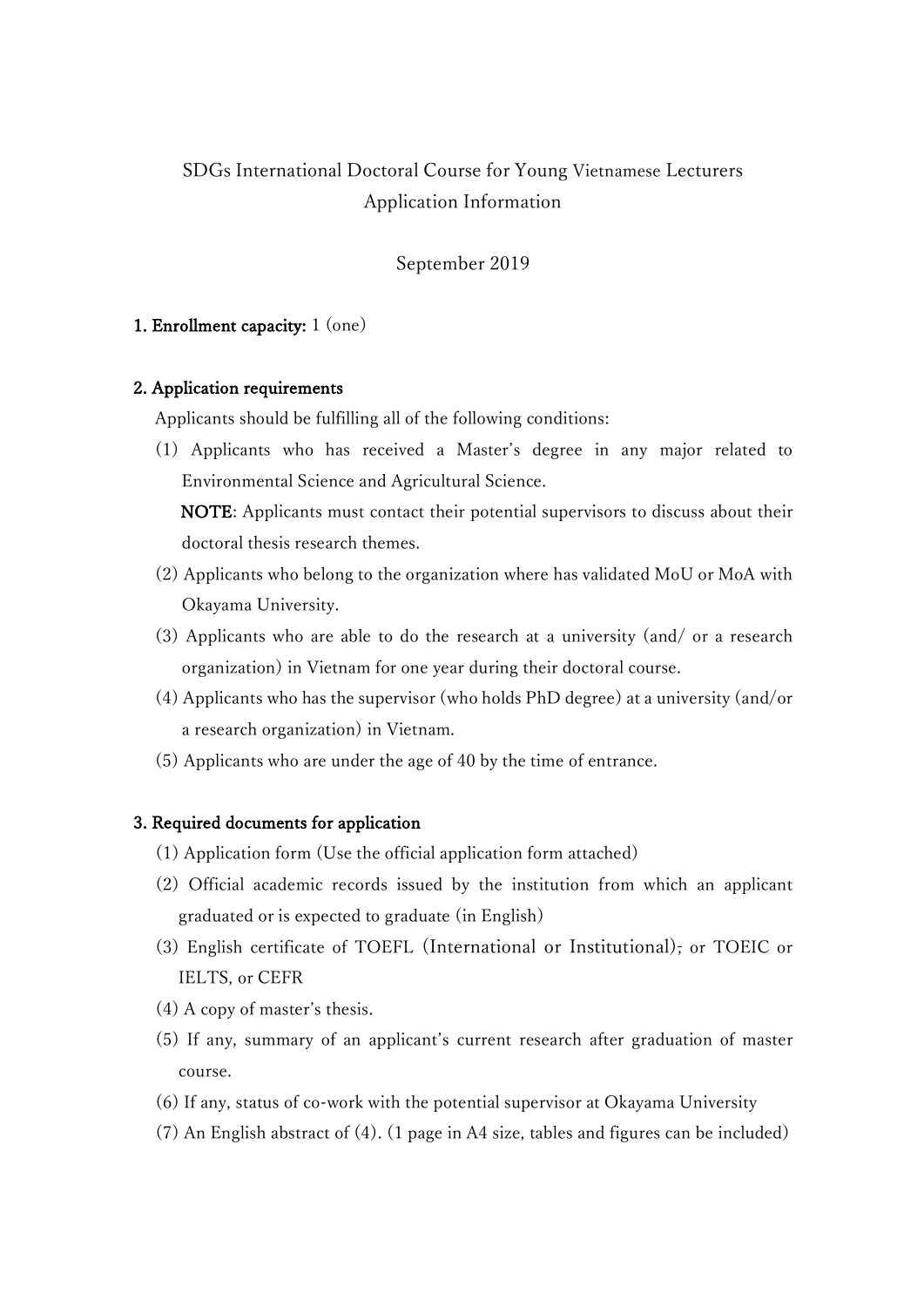(8) Letter of Commitment for the Entrance signed by the applicant and by both potential supervisors from Okayama University and a Vietnamese university)

## 4. Application procedure

 All required documents must be submitted by post by the deadline of 15 October 2019 to Okayama University, Japan.

 Address for submission of documents Graduate School Section Academic Affairs Division Graduate School of Natural Science and Technology Okayama University 3-1-1, Tsushima-naka, Kita-ku, Okayama 700-8530, Japan

#### 5. Selection procedures of the entrance examination

- (1) First Screening: Review of the required documents and Interview in English
- (2) Final Screening: Review of the required documents

 For the final screening, applicants need to apply to the Overseas Selection for International Students (Application Period: November 21, 2019- December 11, 2019) selection process.

\*The entrance examination fee will be waived.

## 6. Schedule until the enrollment

2019 September 20 (Fri) to October 15 (Mon) Application acceptance period Mid October to late October First Screening Late October to early November Announcement of the first screening results November 21 (Thu) to December 11(Wed) Application acceptance period for Special Entrance Examination for the Foreign Students 2020 January 10 (Fri) Announcement of the final screening results March 13 (Fri) to March 16 (Mon) Registration period for admission April 1 (Wed) Enrollment and the courses begin

#### 7. Program fees and financial aids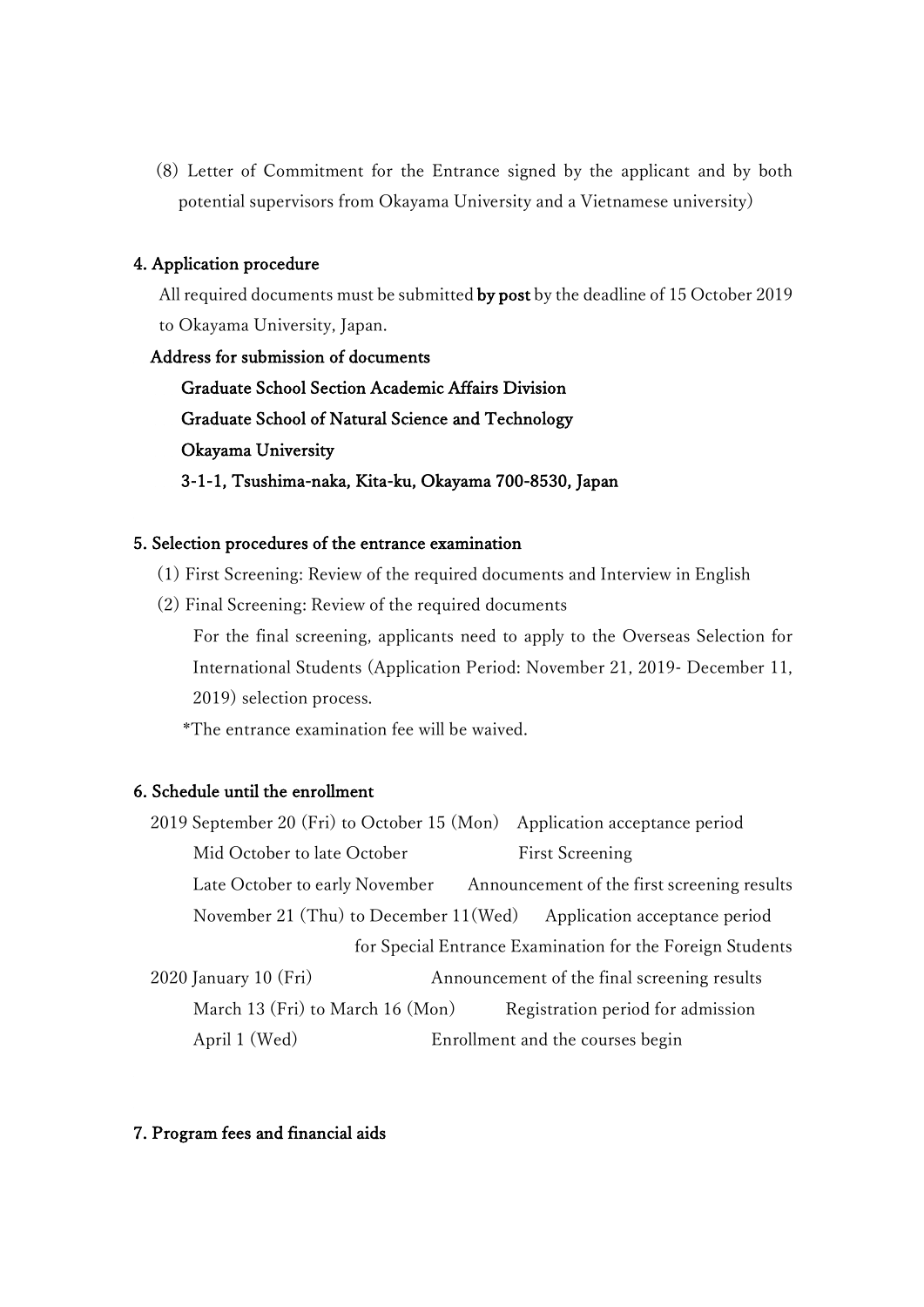Tuition: Okayama University waives entrance examination fee, enrollment and tuition fees for the successful candidate in this program during their period of studying at Okayama University.

Fees for Vietnamese Universities might be applied.

- Scholarship: Provided by Okayama University to the successful candidate in this program during their period of study at Okayama University (In the First Year: Maximum of 1,600,000 JPY).
- Accommodation: Students in this program are able to stay on the campus housing preferentially with monthly fee.

## 8. Program description

- (1) Students will enroll into International Doctoral Course for Young Lecturers. For more information, please refer to the accompanying sheet.
- (2) April, 2020 to March, 2021 Coursework and research at Okayama University
- (3) April, 2021 to March, 2022

Research at a university (and/or a research organization) in Vietnam.

(4) April 2022 to March 2023

 Coursework and research at Okayama University. Doctoral thesis preparation and Thesis Defense

## 9. Instructions for the preparation of application documents: Summary of graduation thesis or, summary of current research or occupation (if already graduated)

One A4-size page, all margins are 25 mm, use Times New Roman font, standard font size is 10.5 point except the title with 12 point. Applicant's name is followed after the title with a line space. Summary begins after the name with a line space. Figures and/or tables can be included.